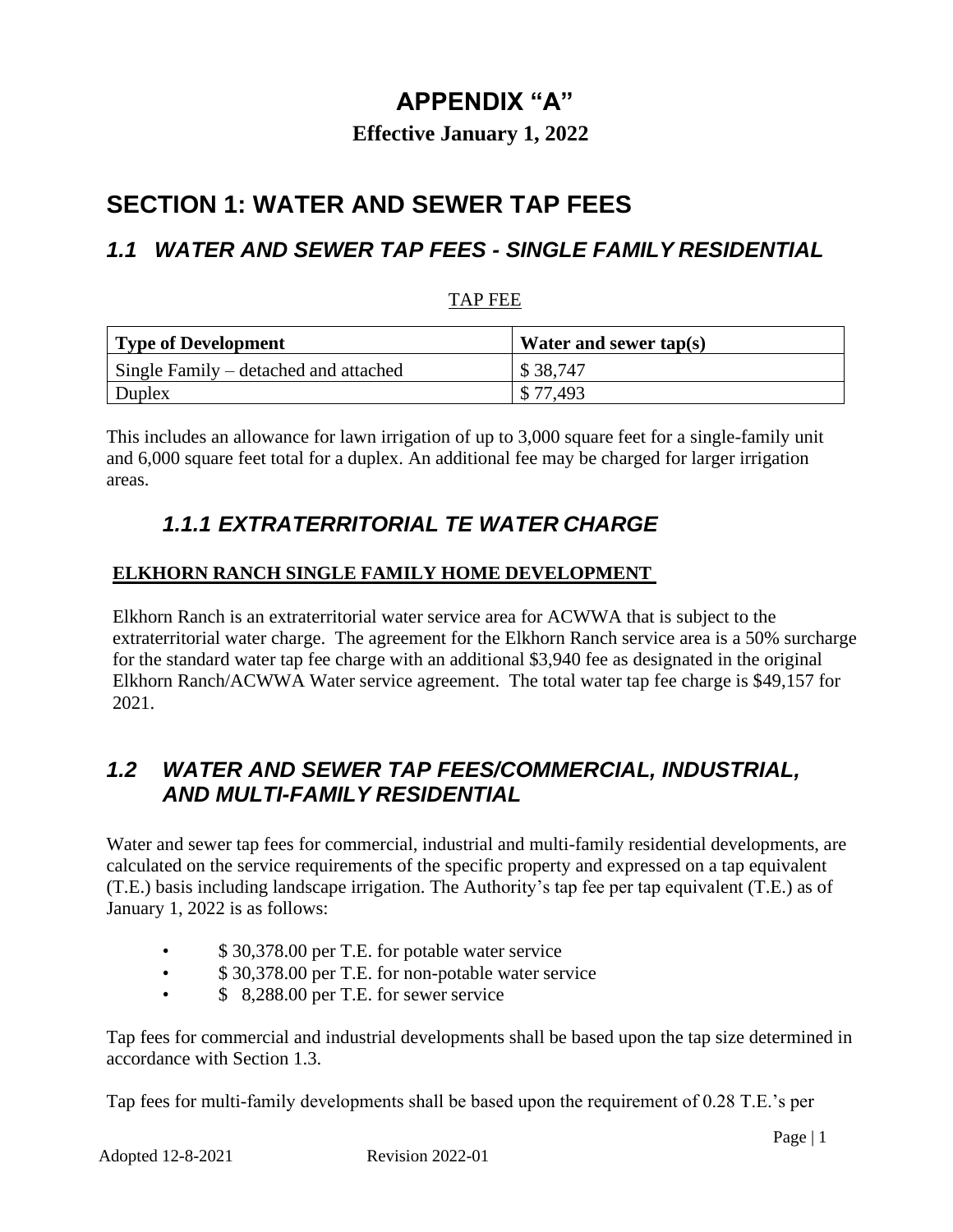unit in the townhome, condominium, or apartment building.

Tap fees for irrigation of all landscaped areas shall be based upon the tap size and the annual water demands determined in accordance with Section 1.4. A separate water meter and service line shall be installed on commercial, industrial, and multi-family developments.

Tap fees are based upon an annual allocation of water of 0.5 acre-foot per T.E. Tap fees for potable water use (excludes irrigation) at commercial, industrial, and multi-family developments and other in-house water uses which are expected to exceed the 0.5 acre-foot per T.E. annual allocation or are expected to return to the wastewater system less than 50% of the water supplied will be reasonably determined on a case-by-case basis.

### *1.3 PROCEDURE FOR ESTIMATING COMMERCIAL AND INDUSTRIAL CONSUMER POTABLE DEMAND.*

The Applicant is to supply certain information to the Authority or designated representative. For a list of needed information:

- 1) Refer to ACWWA Rules and Regulations for Design Review procedures and applicable fees.
- 2) Refer to ACWWA's Construction Drawing Requirements for instructions on preparing utility plans to submit to ACWWA.

In determining the number of TE's needed for a particular connection, all associated fixture values will be obtained using Table 4.2, page 36 of the AWWA M22 Manual, 2004 second edition. Figure 4.2 or 4.3, page 27 of AWWA M22 will be used to determine the demand of the combined fixture value.

All commercial and industrial buildings must use the higher curve on Figure 4.2 or 4.3 to determine the demand of the combined fixture value to get the peak flow in gpm. Supply/demand adjustments will be made based on the delivery pressure at the tap location, Table 4.1 page 35 AWWA M22. Meter size will be selected from Table 6.1 or 6.2, page 62 AWWA M22 utilizing 80 percent of the maximum capacity of the meter. The service line size will be based on the peak flow calculated above and a maximum velocity of 10 feet per second. The tap on the mainline, service line between the mainline and the meter, and the meter must all be the same size.

Turbine-Type Meters will not be allowed for purposes of determining tap equivalents in Table 6.1 AWWA M22.

The following table is used to equate the meter size to the maximum capacity allowed for that meter size. In addition, for commercial and industrial uses, the following table will be used to equate the meter size and the demand to the number of tap equivalents (T.E.). Payment for each service to be provided shall be made to ACWWA prior to connection by multiplying the number T.E. times the Authority's current tap fee.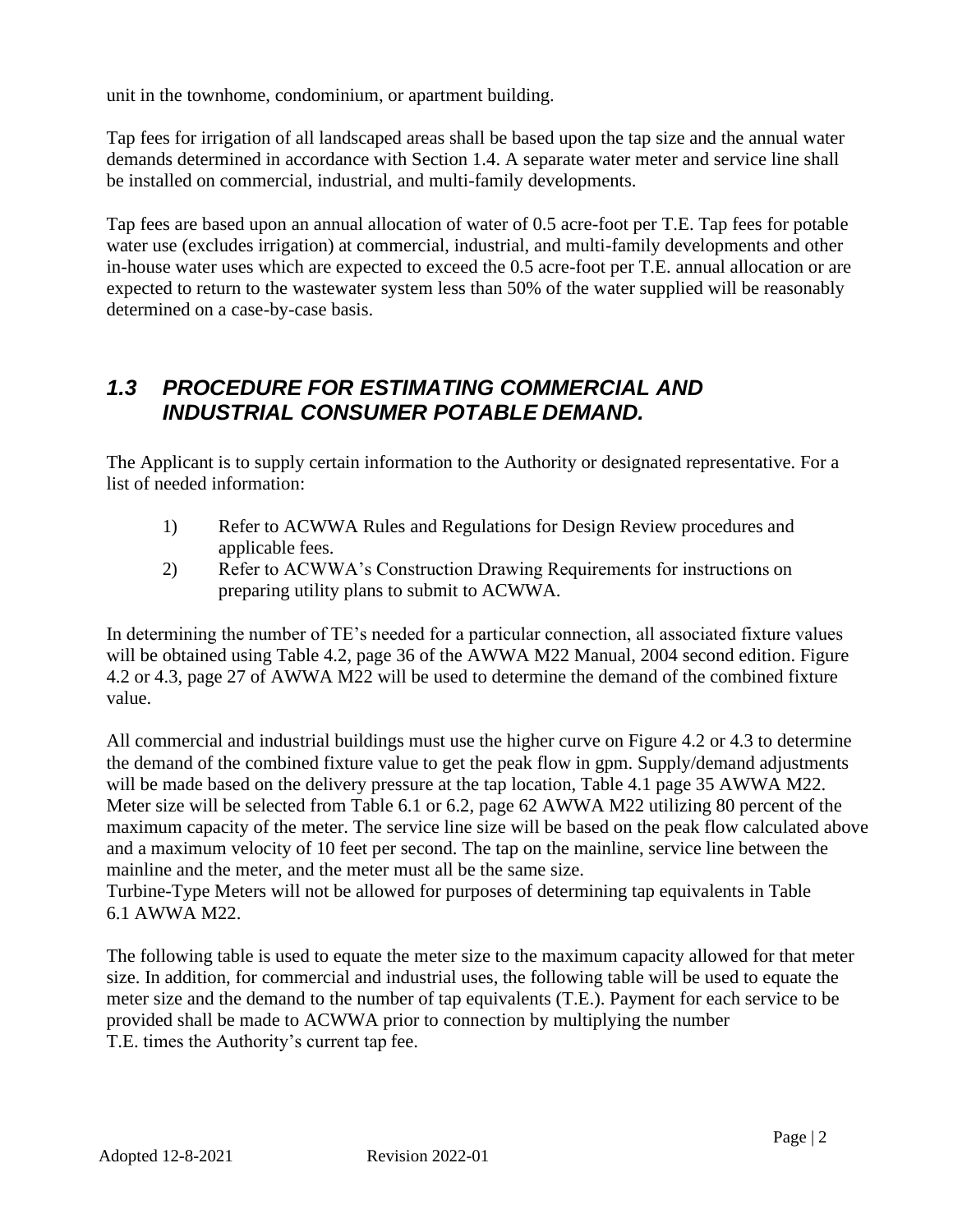| <b>METER</b><br><b>SIZE</b><br>(Inches) | <b>MAXIMUM</b><br>CAPACITY(GPM) | <b>TAP</b><br><b>EQUIVALENT</b> |
|-----------------------------------------|---------------------------------|---------------------------------|
| $\frac{3}{4}$                           | 14                              |                                 |
|                                         | 24                              | 2                               |
| $1\frac{1}{2}$                          | 55                              |                                 |
| $\overline{2}$                          | 98                              | Ջ                               |
| 3                                       | 220                             | 18                              |
|                                         | 392                             | 38                              |
|                                         | 881                             | 72                              |

In cases where the actual fixture count of a building is not available at the time of initial tap purchase (such as where a tenant will be responsible to finish the interior space at a later date); the presumptive tap size shall be as follows:

- Buildings less than 20,000 square feet  $-1\frac{1}{2}$  tap.
- Buildings between 20,000 and 40,000 square feet- 2" tap.
- Buildings greater than 40,000 square feet Board Decision based on Development Review Engineer and Authority Engineer recommendations.

If the owner produces acceptable documentation indicating that the tap for a building where the actual fixture count of a building is not available at the time of initial tap purchase, and should be other than shown in the above table, the Manager may consider an alternatively sized tap consistent with the documentation provided. However, the fixture count shall not exceed the count allowed for the size of the tap, and ACWWA may require an increased tap size and will charge additional tap fees if the actual demand is higher than the estimated demand indicated by the documentation furnished by the owner.

# *1.4 IRRIGATION TAP FEES*

Separate irrigation taps are sold for parkway and boulevard median landscaping, greenbelts, parks, and property owned and maintained by business owners or home owners associations. A water tap fee shall be paid for irrigation service, and the number of water TEs shall be calculated using the ACWWA M22 Manual, 2004 second edition.

If the area calculations suggest that the annual water consumption will exceed the water supply associated with the tap size, a water resource fee will apply based on the excess acre-footage above the annual allocation of the approved meter size.

Taps should be sized based on meeting plant water requirements when water restrictions limit outdoor irrigation to 3 days a week and 16 hours a day (6 pm to 10 am).

Any owner desiring to obtain an irrigation water tap shall furnish the following to ACWWA or its designated representative: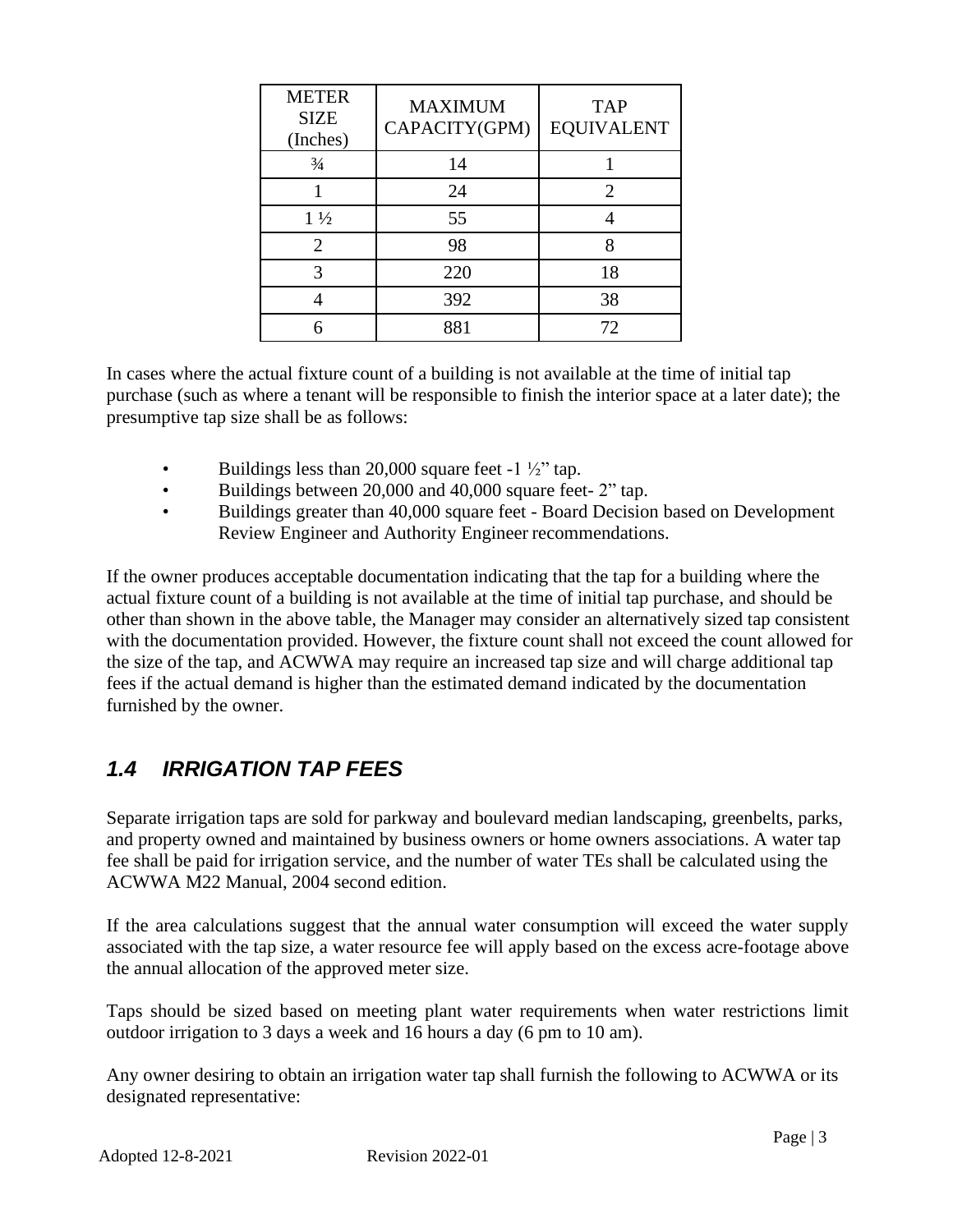- 1) Refer to ACWWA Rules and Regulations for Design Review procedures and applicable fees.
- 2) Refer to ACWWA's Construction Drawing Requirements for instructions on preparing utility plans to submit to ACWWA.
- 3) Area calculations associated with the various irrigable uses (i.e. grass, shrub or tree areas).
- 4) Demand assumptions associated with each of the irrigable uses, meter sizing criteria and calculations or assumptions (Head loss assumptions must be in accordance with Uniform Plumbing Code or acceptable industry standards).
- 5) Proposed tap size, meter size and type, location of meter, distances of meter to tap location.
- 6) Hydraulic pressure test of nearest fire hydrant, location of hydrant relative to tap location, and approximate surface elevation difference between tap location and fire hydrant.

## *1.5 FIRE TAP FEES*

No tap fees are charged for fire hydrants or fire protection systems. Monthly fire protection system standby rates are charged based upon connected tap size as described in the section on Fire Protection Rates in this Appendix A.

# *1.6 RECREATIONAL VEHICLE SITE DISCHARGE TAP FEES*

In determining the number of TE's needed for a Recreational Vehicle ("RV") Discharge Site, a monthly discharge volume of 5,400 gallons will be allocated for each sewer T.E. purchased.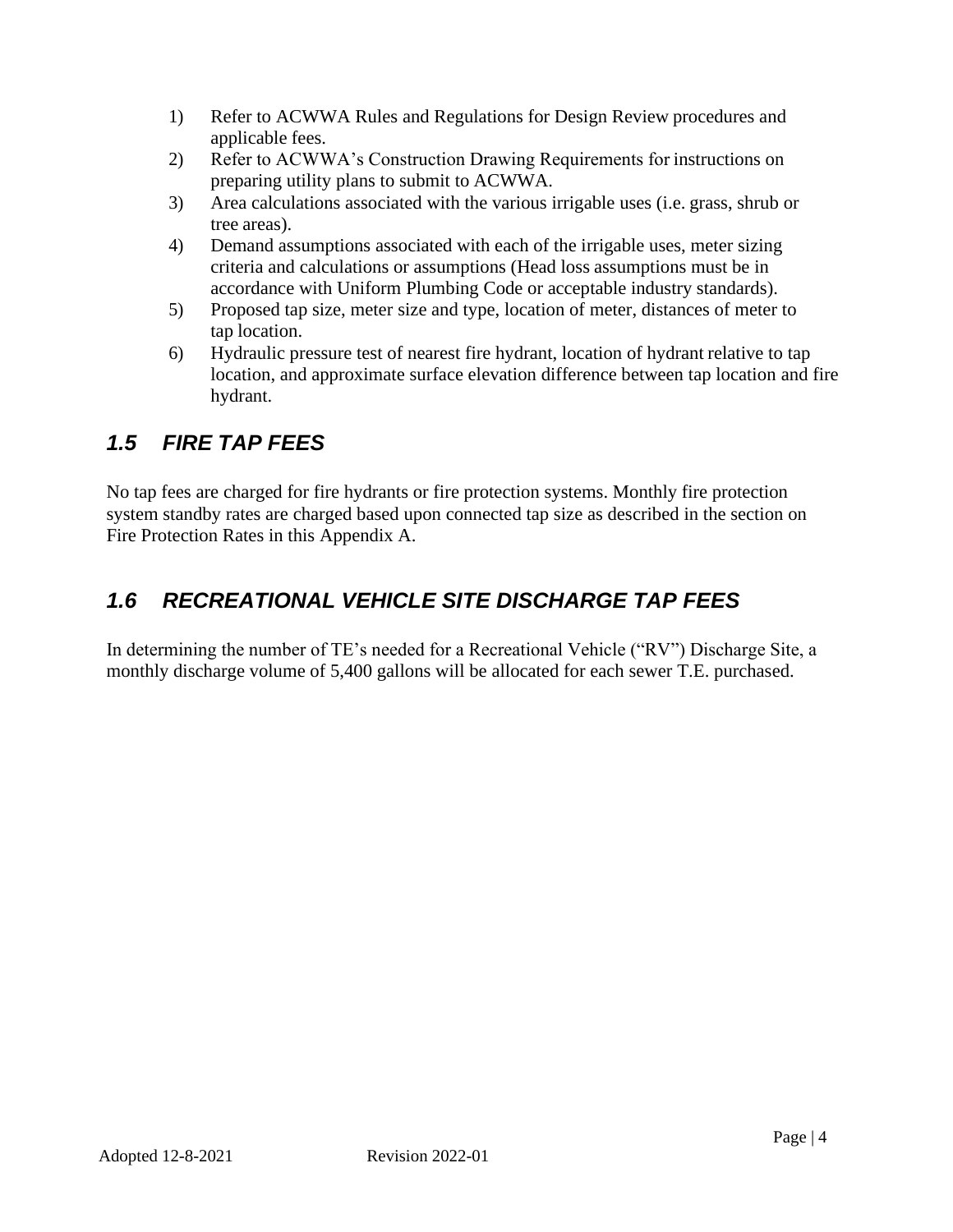## *SECTION 2: WATER, IRRIGATION & FIRE PROTECTION SYSTEM FEES*

## *2.1 Single Family Residential Rates and Fees*

There will be a monthly service fee of \$44.65 plus a monthly volume charge per 1,000 gallons as follows:

| Usage gal/mo. | From   | To           | Rate   |
|---------------|--------|--------------|--------|
| Block 1       |        | 4,000        | \$4.32 |
| Block 2       | 4,001  | 10,000       | \$5.40 |
| Block 3       | 10,001 | 30,000       | \$6.75 |
| Block 4       | 30,001 | Above 30,001 | \$8.44 |

The monthly services fee does not apply to irrigation meters unless the account is irrigation only.

### *2.2 Multi-family, Commercial and Industrial Water Service Fee (Water & Irrigation)*

A monthly water service fee will apply to all multi-family, commercial and industrial customers based on meter size as follows:

| Meter Size     | Monthly Service Fee |
|----------------|---------------------|
| 3/3            | \$48.53             |
| 1, 22          | \$97.03             |
| $1\frac{1}{2}$ | \$194.06            |
| 2              | \$388.13            |
| 3"             | \$873.35            |
| 4"             | \$1,843.70          |
| $6$ "          | \$3,493.31          |

Monthly service fee does not apply to irrigation meters unless the account is for irrigation only.

## *2.2.1 Monthly Water System Investment Fee*

All customers will pay a Monthly Water System Investment Fee of \$26.50 per TE, per month.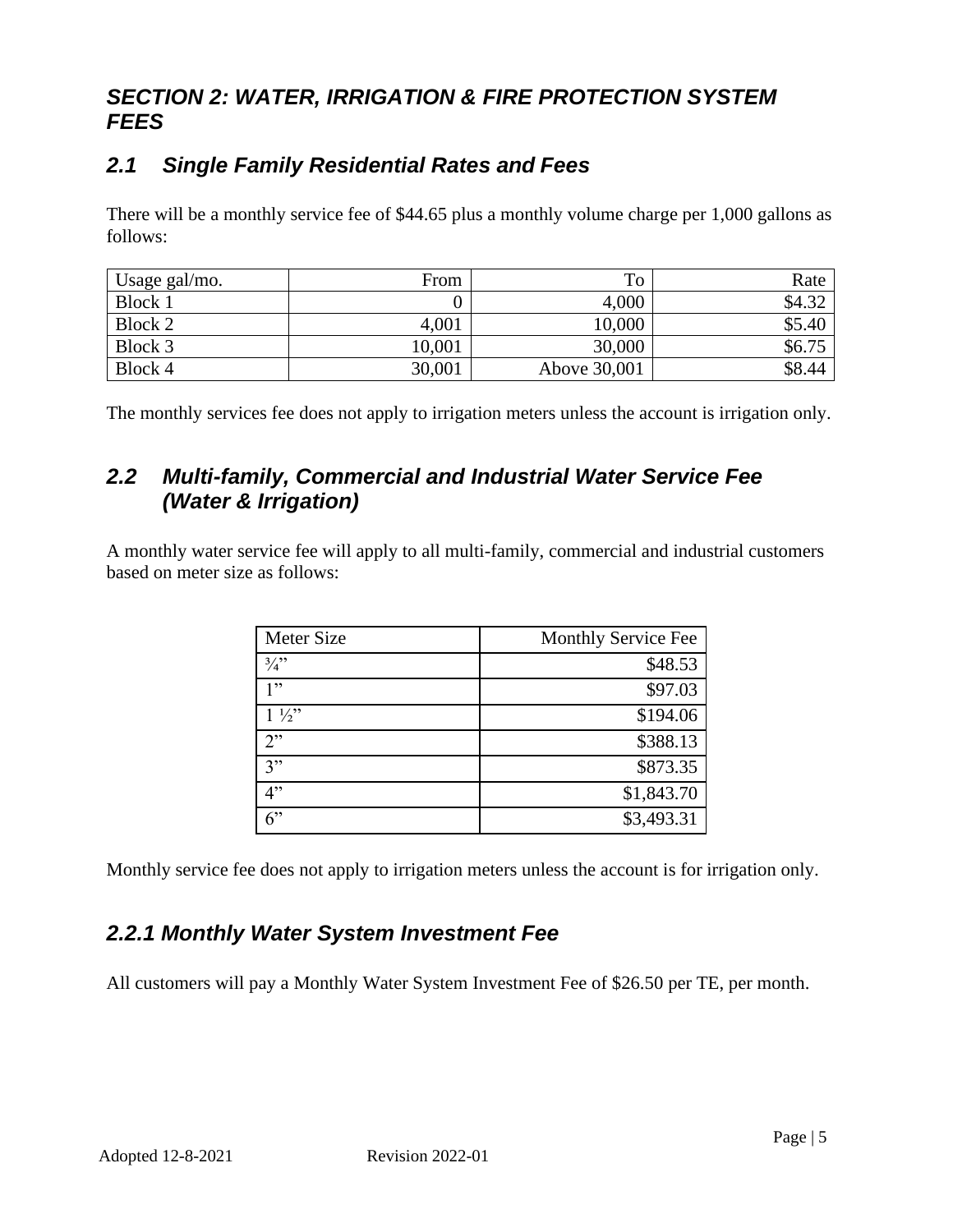### *2.3 Multi-family, Commercial and Industrial Volume Charge (Water & Irrigation)*

| Meter Size                                         | 3/4"                             | 1, 22    | $1\frac{1}{2}$ | 2"       | 3"         | 4"         | 6"         |
|----------------------------------------------------|----------------------------------|----------|----------------|----------|------------|------------|------------|
|                                                    | <b>Block Determination Chart</b> |          |                |          |            |            |            |
| Block 1 to                                         | 40,000                           | 40,000   | 40,000         | 90,000   | 252,000    | 288,000    | 1,620,000  |
| Block 2 from                                       | 40,001                           | 40,001   | 40,001         | 90,001   | 252,001    | 288,001    | 1,620,001  |
| Block 2 to                                         | 100,000                          | 100,000  | 100,000        | 225,000  | 672,000    | 768,000    | 2,700,000  |
| Block 3 from                                       | 100,001                          | 100,001  | 100.001        | 225,001  | 672,001    | 768,001    | 2,700,001  |
| Block 3 to                                         | 300,000                          | 300,000  | 300,000        | 600,000  | 1,320,000  | 1,344,000  | 3,960,000  |
| Block 4                                            | >300.001                         | >300.001 | >300,001       | >600.001 | >1,320,001 | >1,344,001 | >3,960,001 |
| Fee per 1,000 gallons based on Block Determination |                                  |          |                |          |            |            |            |
| Block 1                                            | \$4.96                           | \$4.96   | \$4.96         | \$4.96   | \$4.96     | \$4.96     | \$4.96     |
| Block 2                                            | \$6.21                           | \$6.21   | \$6.21         | \$6.21   | \$6.21     | \$6.21     | \$6.21     |
| Block 3                                            | \$7.76                           | \$7.76   | \$7.76         | \$7.76   | \$7.76     | \$7.76     | \$7.76     |
| Block 4                                            | \$9.72                           | \$9.72   | \$9.72         | \$9.72   | \$9.72     | \$9.72     | \$9.72     |

# *2.4 FIRE PROTECTION SYSTEM STANDBY RATES*

In order to provide infrastructure and reserve a component of capacity in ACWWA's system to provide water for fire protection; a monthly rate will be charged to all buildings that have private fire protection systems as follows:

| <b>Tap Size</b> | <b>Monthly Rate</b> |
|-----------------|---------------------|
| 2               | \$23.35             |
| 3"              | \$52.50             |
| 4"              | \$105.01            |
| 6"              | \$209.99            |
| $\mathsf{R}$ "  | \$419.99            |
| $10$ "          | \$629.96            |
| 12"             | \$839.95            |

## *2.5 CONSTRUCTION WATER*

All meters connecting to the ACWWA system must be authorized by ACWWA. All construction water will be billed at the highest block rate. Rental fees will not be pro-rated and will be charged each billing cycle.

ACWWA PROVIDED HYDRANT METERS ARE BILLED AS FOLLOWS:

#### **3" Hydrant Meter:**

| Deposit                                   | \$3,000               |
|-------------------------------------------|-----------------------|
| Water Rate                                | \$8.90 per 1,000 gal. |
| Monthly Hydrant Meter Rental Fee \$300.00 |                       |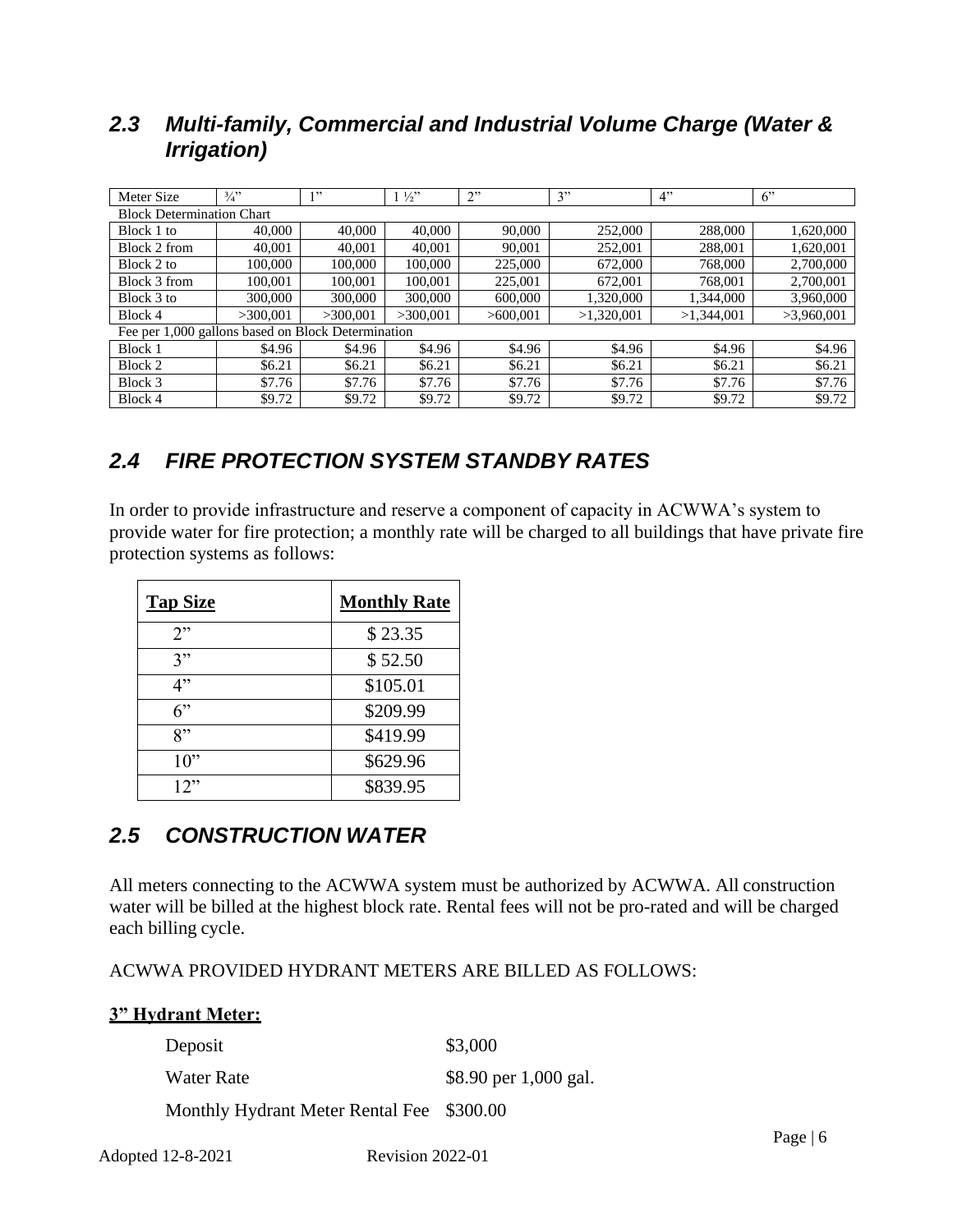#### **2" Hydrant Meter:**

| Deposit                                   | \$3,000               |
|-------------------------------------------|-----------------------|
| Water Rate                                | \$8.90 per 1,000 gal. |
| Monthly Hydrant Meter Rental Fee \$196.00 |                       |

#### **1" Hydrant Meter:**

| Deposit                                   | \$3,000               |
|-------------------------------------------|-----------------------|
| Water Rate                                | \$8.90 per 1,000 gal. |
| Monthly Hydrant Meter Rental Fee \$121.00 |                       |

Water consumption will be read and billed monthly. Renter is required to submit meter read to ACWWA vis email [\(hyread@acwwa.com\)](mailto:hyread@acwwa.com) with the words "hydrant meter read" in the subject line **between the 20th and the**  25<sup>th</sup> of each month. Charges are due upon receipt and delinquent after the 25<sup>th</sup> of each month. There will be a \$250 penalty plus an additional \$25 per day if the meter read is not received vie email between the 20<sup>th</sup> and 25<sup>th</sup> of each month.

There will be a \$75 inspection fee charged on each meter when it is returned. Any damage to the meter will be charged to the customer.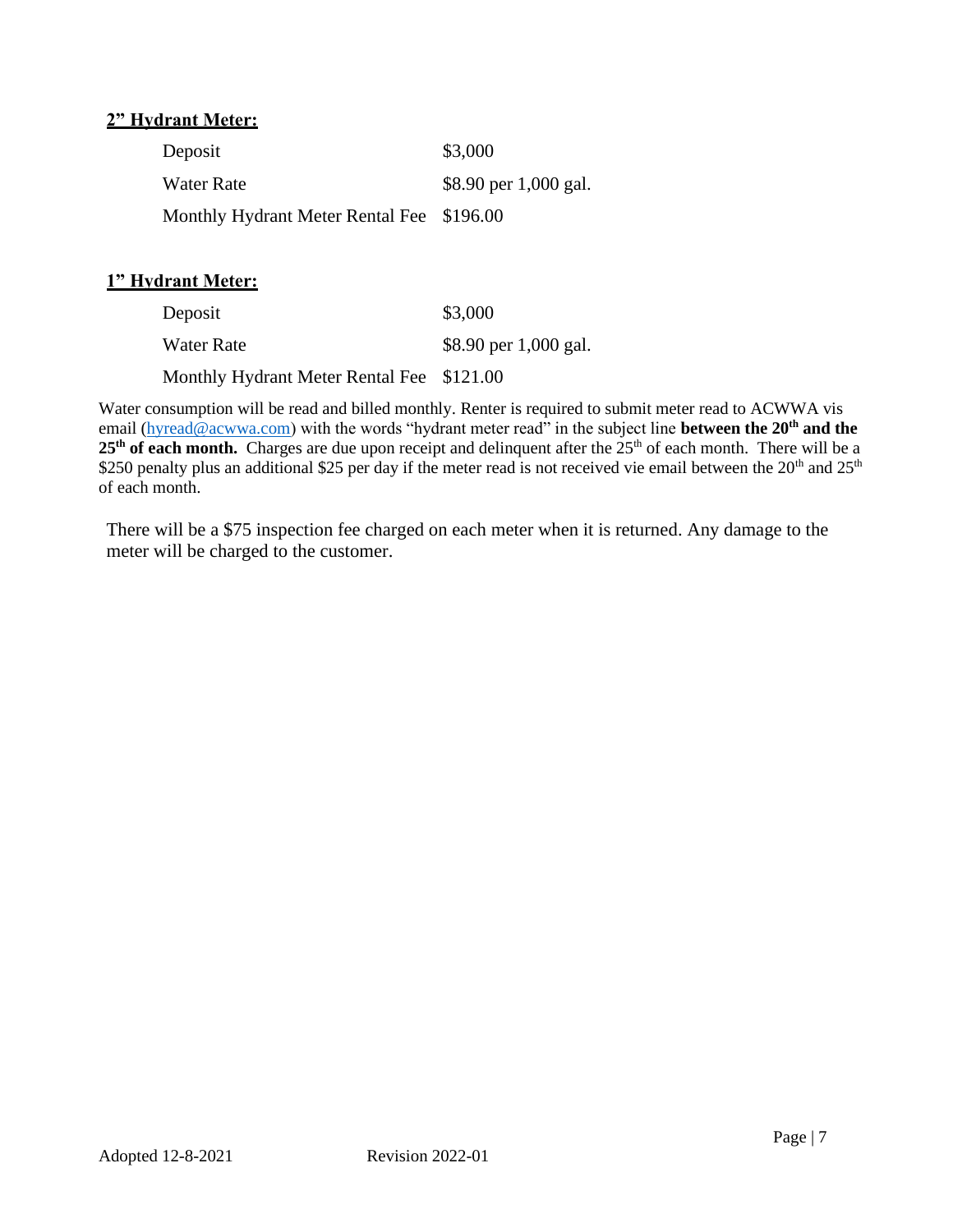# **SECTION 3: SEWER RATES**

### *3.1 Single Family Residential Monthly Sewer Rates*

All Single Family Residential customers are billed a monthly sewer service charge of \$21.64 and a volume charge of \$5.41 per 1,000 gallons. Monthly Sewer Volume Charges for residential customers that do not have a separate irrigation meter is based on the average of metered water usage for the period December through March. Residential customers that have a separate irrigation meter will be charged based on the actual metered water usage.

### *3.2 Multi-family Residential, Commercial, and Industrial Users Monthly Sewer Rates*

Multi-Family Residential, Commercial, Industrial and Wholesale customers are billed a monthly sewer service charge of \$51.84 and a sewer volume charge of \$8.02 per 1,000 gallons of water usage per month.

### *3.3 Recreational Vehicle Waste Discharge Monthly Sewer Rates*

Recreational Vehicle Waste Discharge Sites are billed as described in Section 3.2. Each discharge site will be allocated an average of 30 gallons per discharge and will be billed at monthly rate equal to the maximum volume allocated per TE purchased. The monthly discharge shall not exceed the allocated gallons per T.E.

| <b>Tap Equivalency Monthly Billing</b> |         |          |          |          |          |
|----------------------------------------|---------|----------|----------|----------|----------|
| $TEs =$                                |         | 2        | 3        | 4        |          |
| $Gallons/day =$                        | 180     | 360      | 540      | 720      | 900      |
| Gallons/Month $=$                      | 5400    | 10800    | 16200    | 21600    | 27000    |
| Monthly Sewer Volume/1000 gals=        | \$42.50 | \$84.99  | \$127.48 | \$169.97 | \$212.47 |
| Monthly Sewer Service Charge $=$       | \$50.83 | \$50.83  | \$50.83  | \$50.83  | \$50.83  |
| Total Monthly Sewer Charge $=$         | \$93.33 | \$135.82 | \$178.31 | \$220.80 | \$263.30 |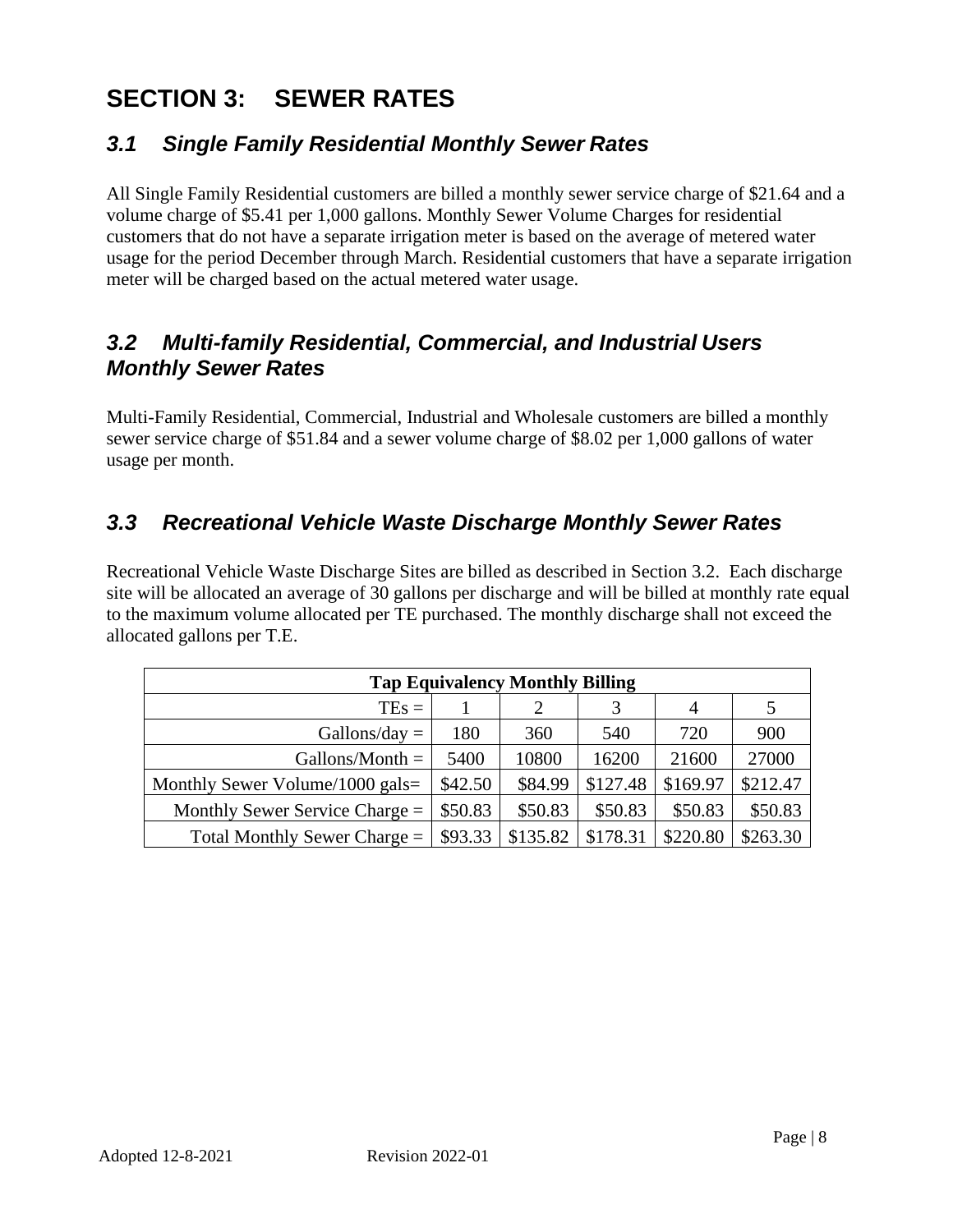## *3.4 CLASS 2B INDUSTRIAL/COMMERCIAL USER SEWER SURCHARGE*

| CONSTITUENT/CHARACTERISTIC | <b>LIMITS</b>      | <b>SURCHARGE</b>           |
|----------------------------|--------------------|----------------------------|
| <b>BOD</b>                 | $> 300$ mg/l       | \$0.199/lb.                |
| <b>TSS</b>                 | $>$ 350 mg/l       | \$0.299/b.                 |
| Flow                       | $> 25,000$ gal/day | \$2.00 per $1,000$ gallons |
|                            |                    |                            |
| pH                         | < 5.5 > 11         | \$500.00/ per daily        |
|                            |                    | occurrence                 |
| Metals                     | $>$ local limit    | \$0.002574 / gal           |
| Petroleum PHC              | $>10\%$ LEL        | \$1000.00 / occurrence     |
| (hydrocarbons)             |                    |                            |

# *3.5 CLASS 2A INDUSTRIAL/COMMERCIAL USER FOG SURCHARGE*

| <b>FOG Amount</b>       | <b>Surcharge Rate</b> | <b>Surcharge Per Pound (16)</b> |
|-------------------------|-----------------------|---------------------------------|
| $0 - 300$ mg/l          | Standard rate         |                                 |
| $301-400$ mg/l          | Rate A                | \$0.075                         |
| $401 - 500$ mg/l        | Rate B                | \$0.15                          |
| $500 + mg/l$ prohibited | Rate C                | \$0.225                         |

## *3.6 INSPECTION SCHEDULE AND FEES*

| <b>Business activity</b>    | <b>Industrial</b> | <b>Permit</b>   | <b>Permit</b> | <b>Permit</b>  | <b>Inspection</b> |
|-----------------------------|-------------------|-----------------|---------------|----------------|-------------------|
|                             | <b>Class.</b>     | <b>Required</b> | Fee           | <b>Renewal</b> | Fee**             |
|                             |                   |                 |               | <b>Fee and</b> |                   |
|                             |                   |                 |               | Schedule*      |                   |
| Service                     |                   | N <sub>0</sub>  | \$0           | \$0            | \$0               |
| Retail                      |                   | N <sub>o</sub>  | \$0           | \$0            | \$0               |
| Hotel/motel/apt/condo       |                   | N <sub>o</sub>  | \$0           | \$0            | \$0               |
| School preK-12/child care   |                   | N <sub>o</sub>  | \$0           | \$0            | \$0               |
| Church                      |                   | N <sub>o</sub>  | \$0           | \$0            | \$0               |
| Const dewatering            |                   | N <sub>0</sub>  | \$0           | \$0            | \$0               |
| Other type I business       |                   | N <sub>0</sub>  | \$0           | \$0            | \$0               |
| <b>Restaurants</b>          | 2A                | Yes             | \$250         | \$85 / 3yrs    | \$65              |
| Gas station/fueling station | 2A                | Yes             | \$250         | \$85 / 3yrs    | \$65              |
| <b>Laundry Service</b>      | 2A                | Yes             | \$250         | \$85 / 3yrs    | \$65              |
| <b>Industrial laundries</b> | 2A                | Yes             | \$250         | \$85 / 3yrs    | \$65              |
| Dry Cleaners                | 2A                | Yes             | \$250         | \$85/3yrs      | \$65              |
| Landscapers/nurseries       | 2A                | Yes             | \$250         | \$85/3yrs      | \$65              |
| Warehouse/distribution      | 2A                | Yes             | \$250         | \$85/3yrs      | \$65              |
| High capacity cooling       | 2A                | Yes             | \$250         | \$85 / 3yrs    | \$65              |
| Airport service             | 2A                | Yes             | \$250         | \$85/3yrs      | \$65              |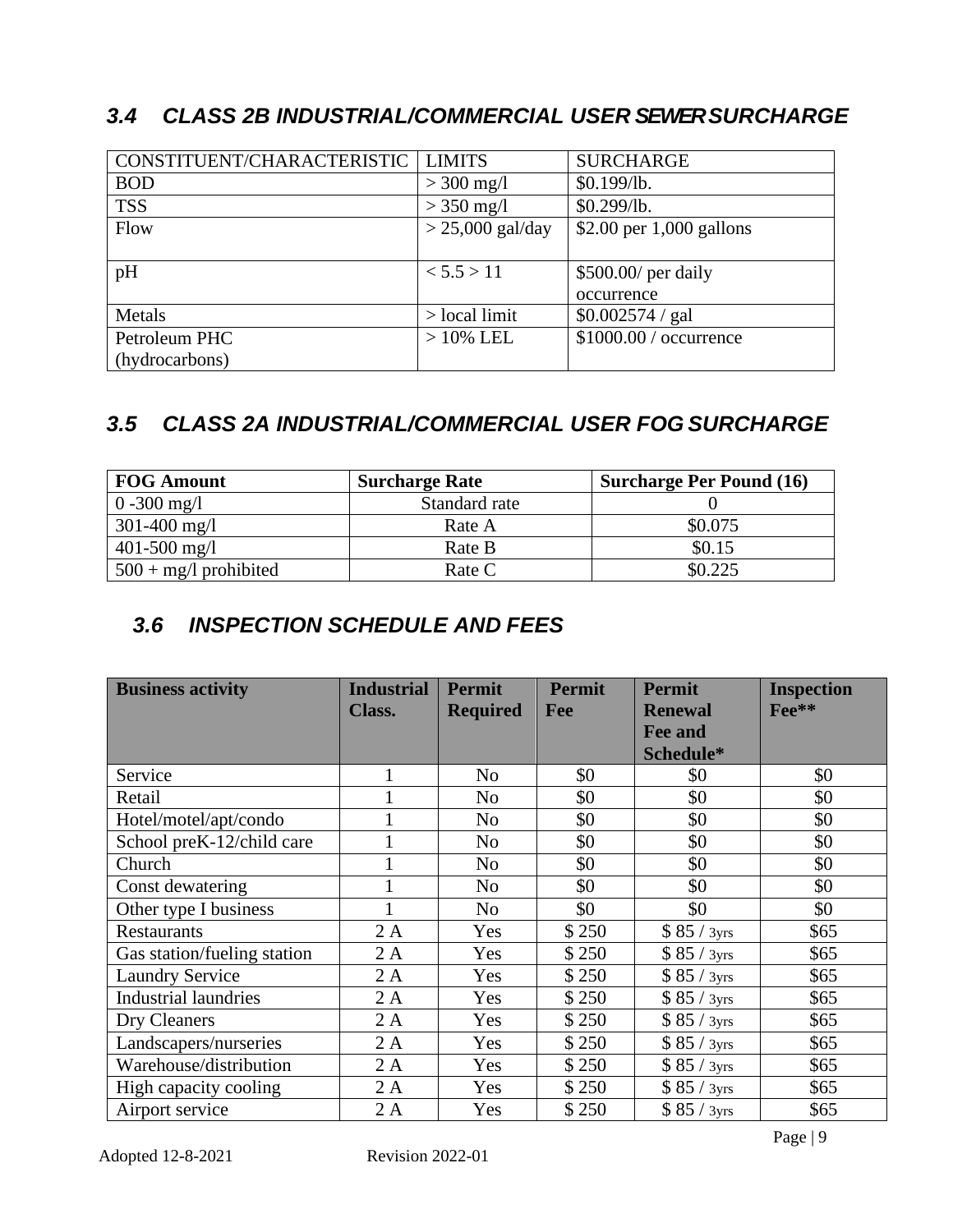| Medical services                                                 | 2A | Yes | \$250  | \$85 / 3yrs  | \$65 |
|------------------------------------------------------------------|----|-----|--------|--------------|------|
| Dental services                                                  | 2A | Yes | \$250  | \$85 / 3yrs  | \$65 |
|                                                                  |    |     |        |              |      |
| Pools                                                            | 2A | Yes | \$250  | \$85/3yrs    | \$65 |
| Printers                                                         | 2B | Yes | \$750  | \$250/3yrs   | \$65 |
| Vehicle maint./repair                                            | 2B | Yes | \$750  | \$250/3yrs   | \$65 |
| Other type II activates                                          | 2B | Yes | \$750  | \$250/3yrs   | \$65 |
| laboratories                                                     | 2B | Yes | \$750  | \$250/3yrs   | \$65 |
| <b>Burial</b> service                                            | 2B | Yes | \$750  | \$250 / 3yrs | \$65 |
| Hospitals                                                        | 3  | Yes | \$1700 | \$575/3yrs   | \$65 |
| Transportation equipment                                         | 3  | Yes | \$1700 | $$575/$ 3yrs | \$65 |
| cleaning                                                         |    |     |        |              |      |
| Paving roofing materials                                         | 3  | Yes | \$1700 | $$575/$ 3yrs | \$65 |
| (tars & asphalts)                                                |    |     |        |              |      |
| Photographic                                                     | 3  | Yes | \$1700 | \$575/3yrs   | \$65 |
| S <sub>IV</sub> 's                                               | 3  | Yes | \$1700 | $$575/$ 3yrs | \$65 |
|                                                                  |    |     |        |              |      |
| * - permits where required must be renewed every three (3) years |    |     |        |              |      |

\*\* - cost of analysis not included, customer billed separately for analysis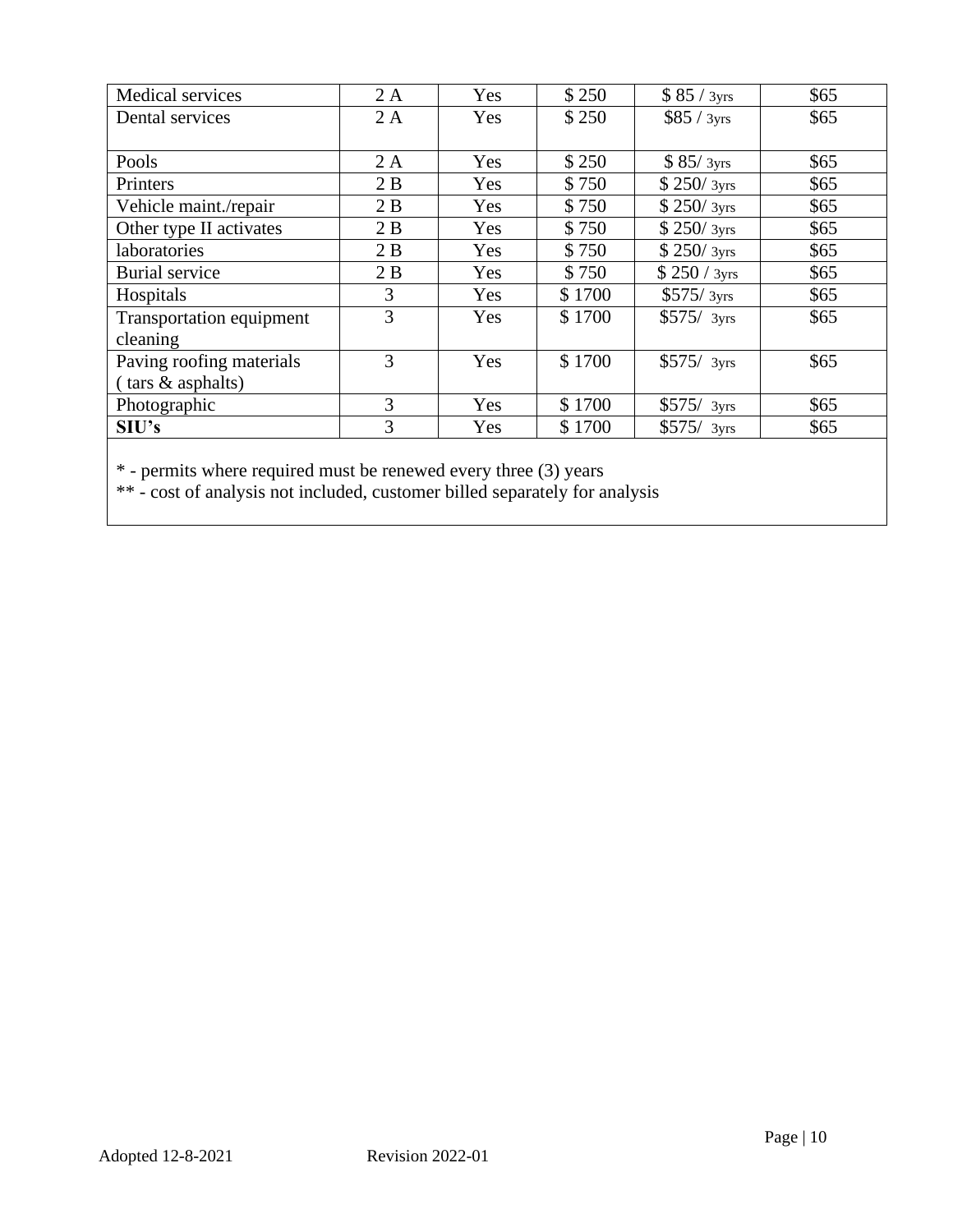# **SECTION 4: STORMWATER FEES**

## *4.1 Regional Stormwater System Development Fees*

Effective January 1, 2011, ACWWA no longer collects Stormwater System Development Fees.

# **SECTION 5: OTHER FEES AND CHARGES POLICY**

### *5.1 Delinquent Charges and Fees:*

All delinquent fees and charges will be assessed a penalty per month, as allowed by Section 31- 35-402 (f), C.R.S. plus all costs and attorney fees associated with the collection of delinquent charges and fees. The penalty will be the lesser of 25% or \$15.00 of the past due amount, per month for residential customers; and the lesser of 10% or \$250.00 of the past due amount, per month, for Non-Residential customers.

### *5.2 Returned Check Fee:*

Any check or other negotiable instrument tendered to ACWWA for payment, which is returned to ACWWA and dishonored for any reason whatsoever, shall be subject to a \$35 return check fee.

### *5.3 Turn-Off-Service Fee:*

Whenever service is turned off, either for voluntary reasons such as vacation or vacancy of rental property, or involuntary reasons such as delinquency of payment or violation of ACWWA's Rules and Regulations, a turn-off-service fee of \$50 will be charged.

## *5.4 Turn-On-Service Fee:*

A turn on service fee of \$50 will be charged prior to service being connected when ACWWA has previously turned off service for involuntary reasons. All past due outstanding charges shall be paid prior to turn-on.

## *5.5 Account Transfer Fee:*

A service fee of \$100.00 will be charged for transferring accounts. The fee must be paid before the old account is closed and the new account is opened.

## *5.6 Duplicate Bills:*

ACWWA will mail a bill to the owner listed for the property. Additional bills requested by the Owner will be assessed a \$1.00 fee per added bill per month.

### *5.7 Transfer of Ownership:*

It is the responsibility of the title company and the customer to make sure any outstanding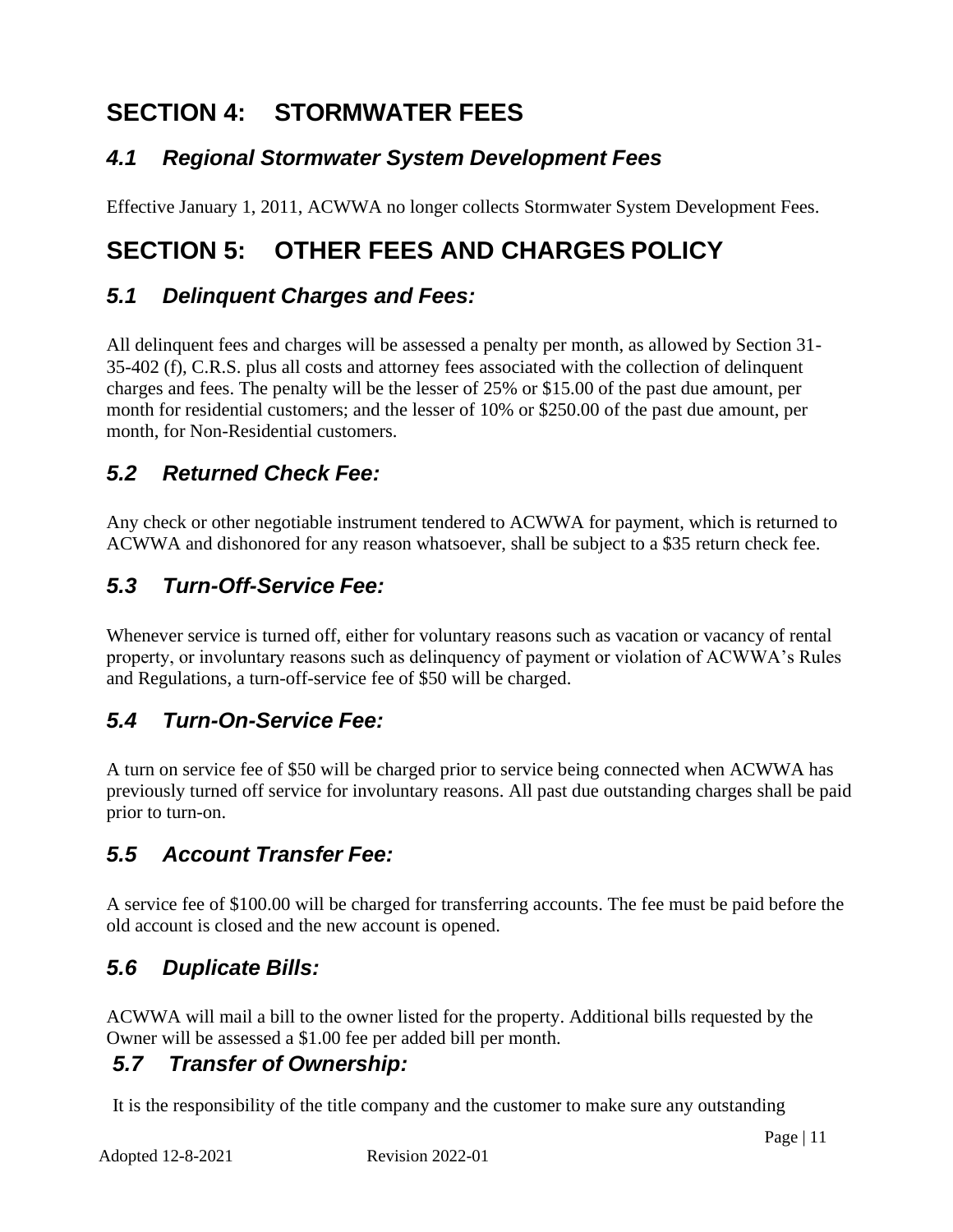balances are paid before an account is transferred.

ACWWA will not get involved in any disputes that arise between customers and the title companies due to the title company's failure to collect and remit the final amount due.

Water service and charges follow the property. Properties are subject to a lien if balances go unpaid. If a property is liened, a lien release fee will be charged to the account.

If there is an outstanding balance on the old account and the title company fails to submit that balance, it will become the liability of the new account and will be transferred to the new account.

Any unclaimed funds on final accounts will be submitted to the State Unclaimed Funds Department.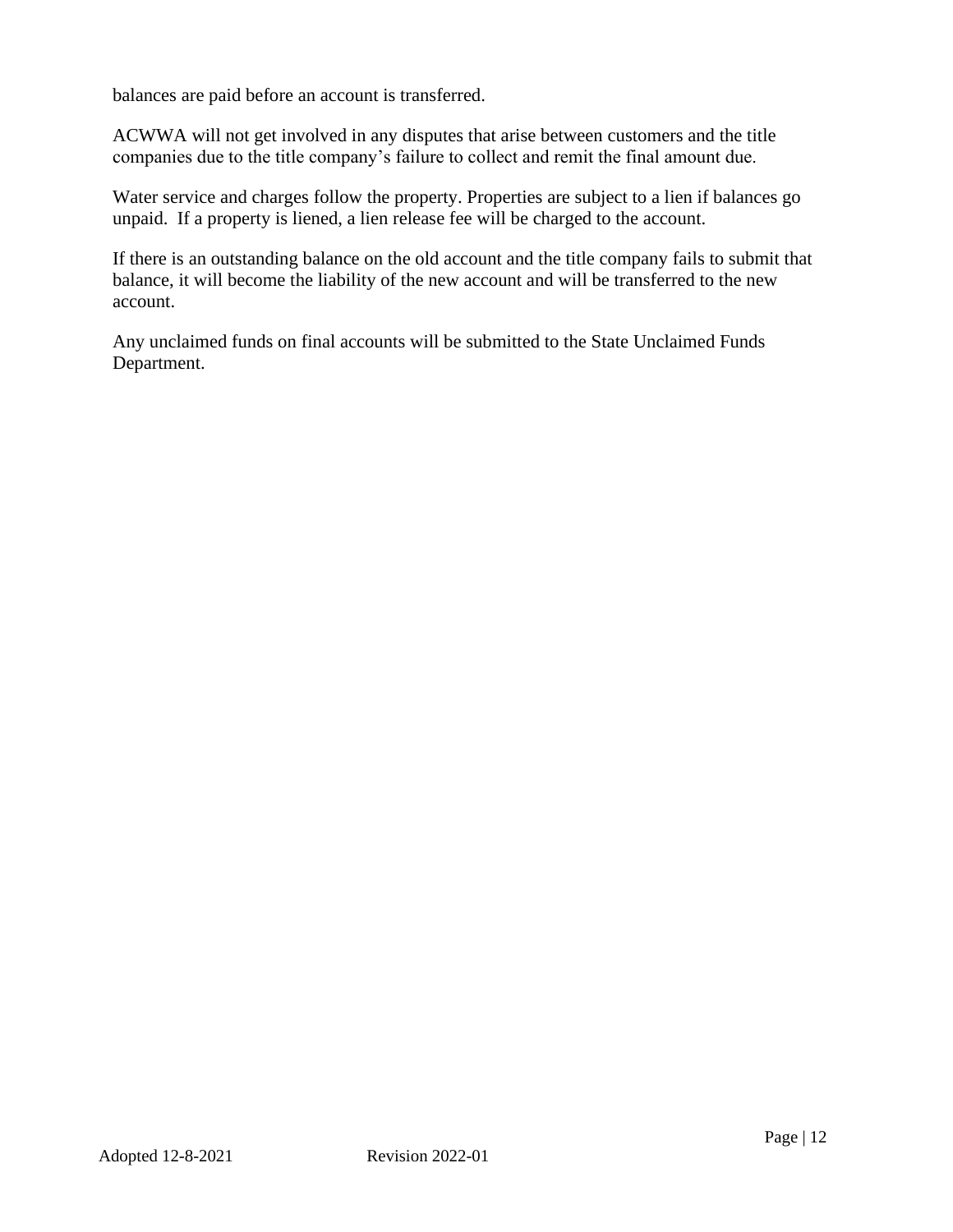# **SECTION 6 - MISCELLANEOUS FEES AND CHARGES**

| Fee / Charge                         |                         |                                         |  |  |  |
|--------------------------------------|-------------------------|-----------------------------------------|--|--|--|
| <b>Board Packet</b>                  | 0.25                    | Per page                                |  |  |  |
| Copy of Rules and Regulations        | 0.25                    | Per page                                |  |  |  |
| Copy of Appendix A                   | 0.25                    | Per page                                |  |  |  |
| <b>Wide Format Plans</b>             | 7.00                    | Per page                                |  |  |  |
| Copy of Authority Master Plans       | 80.00                   | Per plan                                |  |  |  |
| <b>Document Copies</b>               | .25                     | Per page                                |  |  |  |
|                                      |                         |                                         |  |  |  |
| <b>ACWWA Staff (During</b>           | 50.00                   | Per hour                                |  |  |  |
| <b>Business hours)</b>               |                         |                                         |  |  |  |
| <b>ACWWA Staff (After hours)</b>     | 75.00                   | Per hour                                |  |  |  |
| <b>ACWWA</b> Management              | 75.00                   | Per hour                                |  |  |  |
| <b>CORA Request / Public</b>         | 30.00                   | Per hour after the first hour           |  |  |  |
| <b>Records Research</b>              |                         | (rounded to the nearest 1/4 hour)       |  |  |  |
| Legal / Contractor                   | At cost                 |                                         |  |  |  |
|                                      |                         |                                         |  |  |  |
| Duplicate Bill                       | 1.00                    | Each                                    |  |  |  |
| <b>Termination Notification</b>      | 15.00                   | Each                                    |  |  |  |
| Penalty – Residential                | Lesser of 25% or 15.00  | of past due amount                      |  |  |  |
| Penalty - Non-Residential            | Lesser of 10% or 250.00 | of past due amount                      |  |  |  |
| Turn-Off Fee                         | 50.00                   | Each                                    |  |  |  |
| Turn-On Fee                          | 50.00                   | Each                                    |  |  |  |
| <b>Account / Permit Transfer Fee</b> | 100.00                  | Each                                    |  |  |  |
| <b>Return Check Fee</b>              | 35.00                   | Each                                    |  |  |  |
|                                      |                         |                                         |  |  |  |
| Water Service Line Inspections       | 320.00                  | Each (includes meter                    |  |  |  |
|                                      |                         | installation)                           |  |  |  |
| Sewer Service Line Inspections       | 200.00                  | Each                                    |  |  |  |
| Fire Line Inspections                | 500.00                  | Each                                    |  |  |  |
| Meter Re-set / Re-inspection         | 60.00                   | Each                                    |  |  |  |
| <b>Backflow Test</b>                 | 75.00                   | Each                                    |  |  |  |
| <b>Missed Appointment Fee</b>        | 60.00                   | Each                                    |  |  |  |
| <b>Clear Water Test Fee</b>          | 100.00                  | First 1200'. \$45 for each              |  |  |  |
| (includes first chlorine             |                         | additional 1200'.                       |  |  |  |
| <b>Chlorine Test Fee</b>             | 55.00                   | Each                                    |  |  |  |
|                                      |                         |                                         |  |  |  |
| Penalty for Unauthorized Water       | 1,000.00                | Subsequent Unauthorized                 |  |  |  |
| or Sewer Connection or Use           |                         | Use will have increased                 |  |  |  |
|                                      |                         | fees                                    |  |  |  |
| Water Waste / Violation              | 50.00                   | 1 <sup>st</sup> offense 2 <sup>nd</sup> |  |  |  |
| of Conservation Orders               | 100.00                  | offense                                 |  |  |  |
|                                      | 500.00                  | Each following offense                  |  |  |  |
| Plan Review Fee - Tenant             | 1,000.00                |                                         |  |  |  |
| <b>Imprest Account Deposit</b>       | 10,000.00               |                                         |  |  |  |